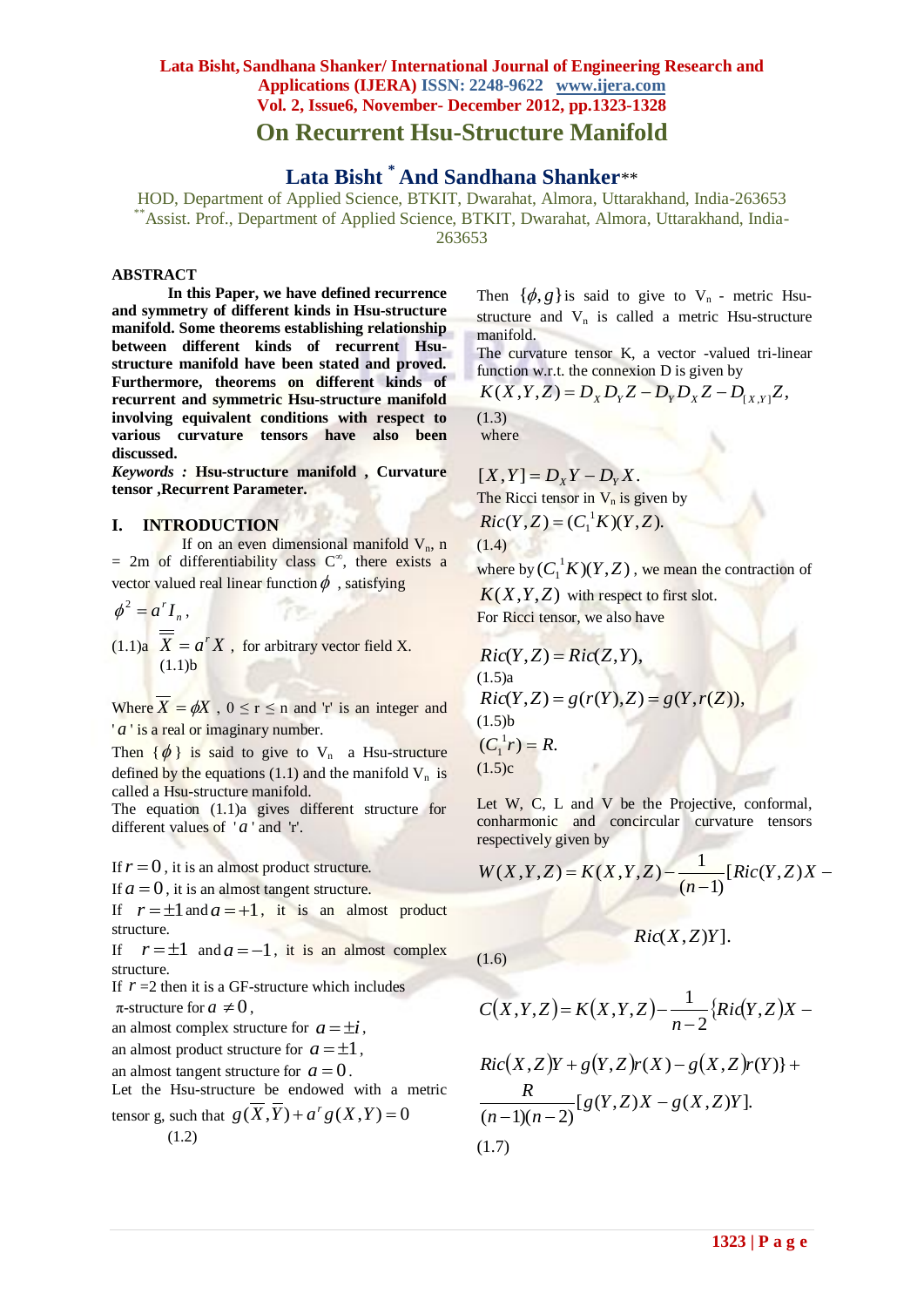$$
L(X, Y, Z) = K(X, Y, Z) - \frac{1}{(n-2)} [Ric(Y, Z)X - \text{ or } \text{etc}]
$$
  
\n
$$
Ric(X, Z)Y - g(X, Z)r(Y) + g(Y, Z)r(X)].
$$

$$
V(X, Y, Z) = K(X, Y, Z) - \frac{R}{n(n-1)} [g(Y, Z)X -
$$

*g*(*X*,*Z*)*Y*].

 (1.9) A manifold is said to be recurrent, if  $(\nabla K)(X, Y, Z, T) = A(T_1)K(X, Y, Z).$ (1.10)

The recurrent manifold is said to be symmetric, if  $A(T_1) = 0$ , in the equation (1.10). The manifold is said to be Ricci-recurrent, if

$$
(\nabla Ric)(Y, Z, T) = A(T_1)Ric(Y, Z),
$$
  
(1.11)<sub>a</sub>  
or  

$$
(\nabla r)(Y, T) = A(T_1)r(Y),
$$
  
(1.11)<sub>b</sub>  
or  

$$
(\nabla R)(T) = A(T_1)R.
$$
  
(1.11)<sub>c</sub>

The Ricci-recurrent manifold is said to be symmetric, if

 $A(T_1) = 0$ , in equation (1.11).

# **II. RECURRENCE AND SYMMETRY OF DIFFERENT KINDS:**

Let P, a vector-valued tri-linear function, be any one of the curvature tensors K, W, C, L or V. Then we will define recurrence of different kinds as follows:

*Definition (2.1):* A Hsu-structure manifold is said to be  $(1)$  - recurrent in P, if

$$
a^{r} \nabla P(X,Y,Z,T_1) + P((\nabla \phi)(\overline{X}T_1),Y,Z)
$$
  
= a^{r} A(T\_1) P(X,Y,Z).  
(2.1)

Where  $A(T_1)$  is a non-vanishing C<sup>∞</sup> function.

*Definition (2.2):* A Hsu-structure manifold is said to be (12)- recurrent in P, if

 $a^r\nabla P(X,\overline{Y},Z,T_1)+P((\nabla\phi)(\overline{X},T_1),\overline{Y},Z)+$  $a^r P(X, (\nabla \phi)(Y,T_1), Z) = a^r A(T_1) P(X,\overline{Y},Z),$ (2.2)a

$$
Z)X -
$$
 or equivalently

$$
a'\nabla P(\overline{X},Y,Z,T_1)+P(\overline{X},(\nabla\phi)(\overline{Y},T_1),Z)+a'P((\nabla\phi)(X,T_1),Y,Z)=a'A(T_1)P(\overline{X},Y,Z).
$$
  
(2.2)b

*Definition (2.3):* A Hsu-structure manifold is said to be (123)-recurrent in P, if

$$
\frac{a'\nabla P(X,\overline{Y},\overline{Z},T_1) + P\big((\nabla\phi)(\overline{X},T_1),\overline{Y},\overline{Z}\big) + a'\,P\big(X,(\nabla\phi)(Y,T_1),\overline{Z}\big) + a'\,P\big(X,\overline{Y},(\nabla\phi)(Z,T_1)\big)}
$$

$$
=a^rA(T_1)P(X,\overline{Y},\overline{Z}),
$$

(2.3)a

or equivalently

$$
\frac{a'\nabla P(\overline{X},Y,\overline{Z},T_1)+a'P((\nabla\phi)(X,T_1),Y,\overline{Z})+P(\overline{X},(\nabla\phi)(\overline{Y},T_1),\overline{Z})+a'P(\overline{X},Y,(\nabla\phi)(Z,T_1))}
$$

$$
=a^r A(T_1) P(\overline{X}, Y, \overline{Z}),
$$

 $(2.3)$ b

or equivalently

$$
a^{r} \nabla P(\overline{X}, \overline{Y}, Z, T_1) + a^{r} P((\nabla \phi)(X, T_1), \overline{Y}, Z) +
$$
  
\n
$$
a^{r} P(\overline{X}, (\nabla \phi)(Y, T_1), Z) + P(\overline{X}, \overline{Y}, (\nabla \phi)(\overline{Z}, T_1))
$$
  
\n
$$
= a^{r} A(T_1) P(\overline{X}, \overline{Y}, Z).
$$

 $(2.3)c$ 

Note: Similarly (2), (3), (4), (23), (24), (13), (14), (34), (124), (134), (234), and (1234) recurrence in P can also be defined.

*Definition (2.4):* A Hsu-structure manifold is said to be Ricci-(1)-recurrent, if

$$
a^{r} \nabla Ric(Y, Z, T_1) + Ric((\nabla \phi)(\overline{Y}, T_1), Z).
$$
  
=  $a^{r} A(T_1) Ric(Y, Z, T_1).$   
(2.4)

Note: Similarly Ricci-(2)-recurrent can also be defined.

*Definition (2.5):* A recurrent Hsu-structure manifold is said to be P-symmetric and Ricci-symmetric if  $A(T_1) = 0$ .

*Theorem (2.1):* A P-(1)-recurrent Hsu-structure manifold is P-(2)-recurrent Hsu-structure manifold for the same recurrence parameter iff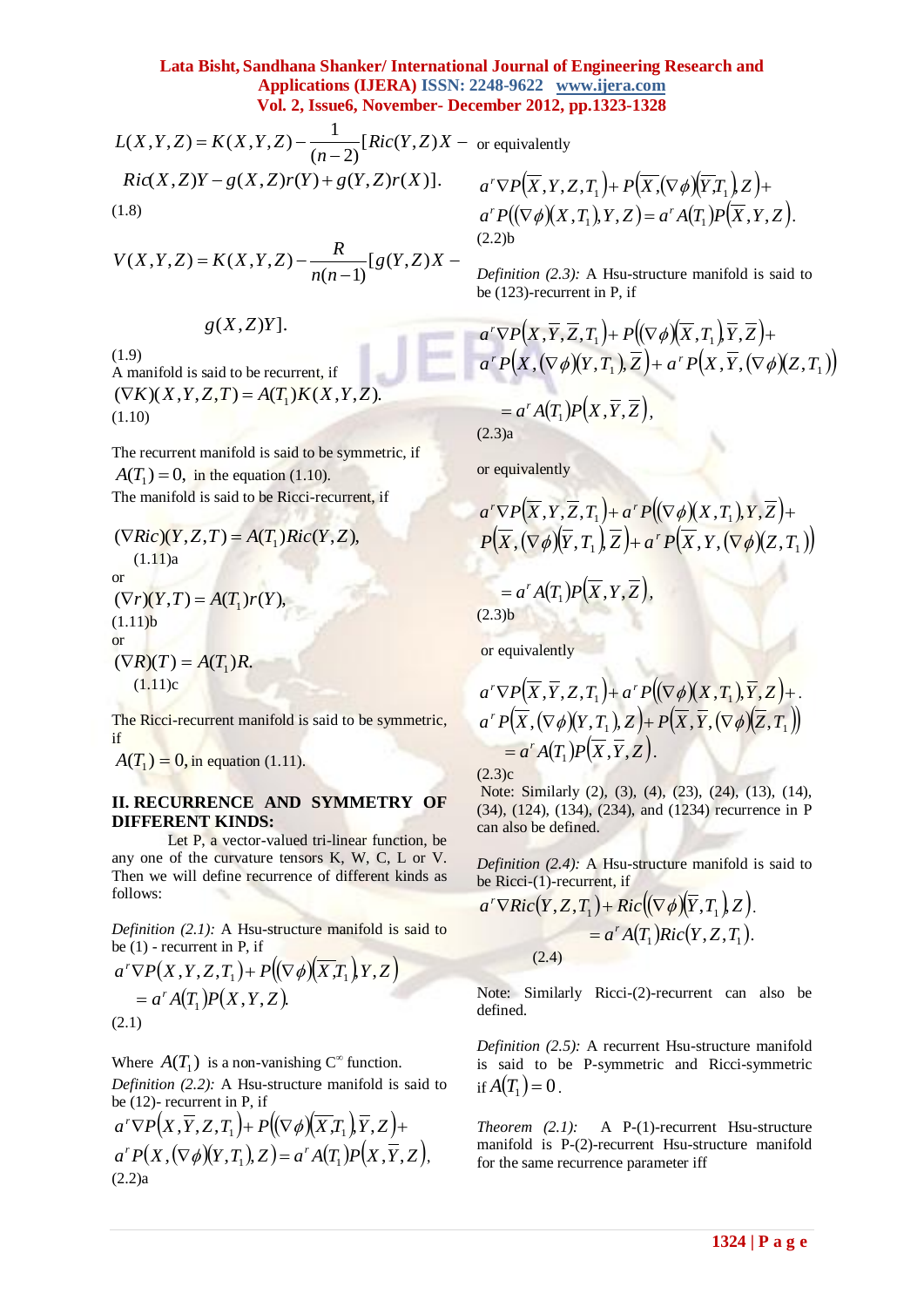$(2.5)$ 

*Necessary condition:* If P-(1)-recurrent Hsustructure manifold is P-(2)-recurrent Hsu-structure manifold then

$$
a^r \nabla P(X,Y,Z,T_1) + P((\nabla \phi)(\overline{X},T_1),Y,Z) -
$$
  
\n
$$
a^r A(T_1) P(X,Y,Z) = a^r \nabla P(X,Y,Z,T_1) +
$$
  
\n
$$
P(X, (\nabla \phi)(\overline{Y},T_1),Z) - a^r A(T_1) P(X,Y,Z).
$$
  
\n
$$
\Rightarrow P((\nabla \phi)(\overline{X},T_1),Y,Z) = P(X, (\nabla \phi)(\overline{Y},T_1),Z).
$$
  
\nSufficient condition:  
\nIf  $P((\nabla \phi)(\overline{X},T_1),Y,Z) = P(X, (\nabla \phi)(\overline{Y},T_1),Z).$ 

then P-(1)-recurrent Hsu-structure manifold is P-(2) recurrent Hsu-structure manifold.

Note: Similarly a P-(1)-recurrent Hsu-structure manifold is P-(3)-recurrent Hsu-structure manifold for the same recurrence parameter iff

$$
P((\nabla \phi)(\overline{X}, T_1), Y, Z) = P(X, Y, (\nabla \phi)(\overline{Z}, T_1)),
$$
\n(2.6)\nand

A P-(2)-recurrent Hsu-structure manifold is P-(3) recurrent Hsu-structure manifold for the same recurrence parameter iff

$$
P(X, (\nabla \phi)(\overline{Y}, T_1), Z) = P(X, Y, (\nabla \phi)(\overline{Z}, T_1)).
$$
\n(2.7)

*Theorem (2.2):* A Ricci-(1)-recurrent Hsu-structure manifold is Ricci-(2)-recurrent Hsu-structure manifold for the same recurrence parameter iff,

$$
Ric((\nabla\phi)(\overline{Y},T_1),Z)=Ric(Y,(\nabla\phi)(\overline{Z},T_1))
$$

Necessary condition: If Ricci-(1)-recurrent Hsustructure manifold is Ricci-(2)-recurrent Hsustructure manifold then

$$
P(\nabla \phi)(X,T,|Y,Z) = P(X,(\nabla \phi)(Y,T,|Z)) = a'A(T,|P(X,Y,Z),\n\text{where manifold is P-(2)-recurrent is-structure manifold:  $P^2(Y,Y,Z,T,|Y,Z) = a'P(X,Y,Z,T,|Y,Z) = a'P(X,Y,Z,T,|Y,Z) = a'P(X,Y,Z,T,|Y,Z) = a'P(X,Y,Z,T,|Y,Z) = a'P(X,Y,Z,T,|Y,Z) = a'P(X,Y,Z,T,|Y,Z) = a'P(X,Y,Z,T,|Y,Z) = a'P(X,Y,Z) = a'P(X,Y,Z,T,|Y,Z) = a'P(X,Y,Z,T,|Y,Z) = a'P(X,Y,Z,T,|Y,Z) = a'P(X,Y,Z,T,|Y,Z) = a'P(X,Y,Z,Y,Z) = a'P(X,Y,Z,Y,Z) = a'P(X,Y,Z,Y,Z) = a'P(X,Y,Z,Y,Z) = a'P(X,Y,Z,Y,Z) = a'P(X,Y,Z,Y,Z) = a'P(X,Y,Z,Y,Z) = a'P(X,Y,Z,Y,Z) = a'P(X,Y,Z,Y,Z) = a'P(X,Y,Z,Y,Z) = a'P(X,Y,Z,Y,Z) = a'P(X,Y,Z,Y,Z) = a'P(X,Y,Z,Y,Z) = a'P(X,Y,Z,Y,Z) = a'P(X,Y,Z,Y,Z) = a'P(X,Y,Z,Y,Z) = a'P(X,Y,Z,Y,Z) = a'P(X,Y,Z,Y,Z) = a'P(X,Y,Z,Y,Z) = a'P(X,Y,Z,Y,Z) = a'P(X,Y,Z,Y,Z,Z) = a'P(X,Y,Z,Y,Z,Z) = a'P(X,Y,Z,Y,Z,Z) = a'P(X,Y,Z,Z,Z) = a'P(X,Y,Z,Z,Z) = a'P(X,Y,Z,Z,Z) = a'P(X,Y,Z,Z,Z) = a'P(X,Y,Z,Z,Z) = a'P(X,Y,Z,Z,Z) = a'P(X,Y,Z,Z,Z) = a'P(X,Y,Z,Z,Z) = a'P(X,Y,Z,Z,Z) = a'P(X,Y,Z,Z,Z) = a'P(X,Y,Z,Z,Z) = a'P(X,Y,Z,Z,Z) = a'P(X,Y,Z,Z,Z) = a'P(X,Y,Z,Z,Z) = a'P(X,Y,Z,Z,Z) = a'P(X,Y,Z,Z,Z) = a'P(X,Y,Z,Z,Z) = a'P(X,Y,Z,Z,Z) = a'P(X,Y,Z,Z,Z) = a'P(X,Y,Z,Z,Z) = a'P(X,Y,Z,Z,Z) = a'P(X,Y,Z,Z,Z) = a'P(X,Y,Z,Z,Z,Z) = a'P(X,Y,Z,Z,Z,Z) = a'P(X,Y,Z,Z,Z,Z) = a'P(X,Y,Z,Z,Z,Z) = a'P(X,Y,Z,Z,Z,Z) = a'P(X,Y,Z,Z,Z,Z) = a'P(X,Y,Z,Z,Z,Z$
$$

(2.8)

then Ricci-(1)-recurrent Hsu-structure manifold is Ricci-(2)-recurrent Hsu-structure manifold.

*Theorem (2.3):* A P-(12)-Recurrent Hsu-structure manifold is P-(1)-recurrent for the same recurrence parameter, provided

$$
a^r P(X, (\nabla \phi)(Y, T_1), Z) = 0.
$$
  
(2.9)  
Proof: Barring Y in equation (2.1), we get

 $a^r \nabla P(X, \overline{Y}, Z, T_1) + P((\nabla \phi)(\overline{X}, T_1), \overline{Y}, Z)$ 

$$
= a^r A(T_1) P(X,\overline{Y},Z).
$$

(2.10)

.

If the manifold is P-(12)-recurrent then from equation  $(2.2)a$ , we have

$$
a'\nabla P(X,\overline{Y},Z,T_1) + P((\nabla \phi)(\overline{X},T_1),\overline{Y},Z) +
$$
  
\n
$$
a'P(X,(\nabla \phi)(Y,T_1),Z) = a'A(T_1)P(X,\overline{Y},Z).
$$
  
\n(2.11)

Using equation  $(2.9)$  in equation  $(2.11)$ , we get the equation (2.10). Hence the theorem.

Note: Similarly it can shown that a P-(12)-recurrent Hsu-structure manifold is P-(2)-recurrent for the same recurrence parameter, provided

$$
a^r P((\nabla \phi)(X,T_1),Y,Z) = 0.
$$
\n(2.12)

*Theorem* (2.4): A P-(123)-recurrent Hsu-structure manifold is P-(1)-recurrent for the same recurrence parameter, provided

$$
a^r P\big(X, (\nabla \phi)(Y, T_1), \overline{Z}\big) + a^r P\big(X, \overline{Y}, (\nabla \phi)(Z, T_1)\big) = 0.
$$
\n(2.13)

Proof: Barring Y and Z in equation (2.1), we get  $a^r\nabla P(X,\overline{Y},\overline{Z},T_1) + P((\nabla\phi)(\overline{X},T_1),\overline{Y},\overline{Z})$  $= a^r A(T_1) P(X, \overline{Y}, \overline{Z}).$  $(2.14)$ In equation  $(2.3)a$  if  $a^r P(X, (\nabla \phi)(Y, T_1), \overline{Z}) + a^r P(X, \overline{Y}, (\nabla \phi)(Z, T_1)) = 0$ 

Then we get the equation  $(2.14)$ . Hence the theorem. Note: Similarly we can prove that a P-(123)-recurrent Hsu-structure manifold is P-(2)-recurrent, if

$$
a^r P((\nabla \phi)(X,T_1), Y, \overline{Z}) + a^r P(\overline{X}, Y, (\nabla \phi)(Z,T_1)) = 0,
$$

and P-(3)-recurrent  
\n
$$
a^r P((\nabla \phi)(X,T_1), \overline{Y}, Z) + a^r P(\overline{X}, (\nabla \phi)(Y,T_1), Z) = 0
$$

, for the same recurrence parameter.

*Theorem (2.5):* A P-(123)-recurrent Hsu-structure manifold is P-(12)-recurrent for the same recurrence parameter, provided

$$
a^r P\big(X,\overline{Y},(\nabla\phi)(Z,T_1)\big)=0.
$$
\n(2.15)

Proof: Barring Z in equation  $(2.2)a$ , we get

$$
a'\nabla P(X,\overline{Y},\overline{Z},T_1) + P((\nabla \phi)(\overline{X},T_1),\overline{Y},\overline{Z}) +a'P(X,(\nabla \phi)(Y,T_1),\overline{Z}) = a' A(T_1) P(X,\overline{Y},\overline{Z}) (2.16)
$$

Using equation  $(2.15)$  in equation  $(2.3)a$ , we get equation(2.16). Hence the theorem.

Note: Similarly we can prove that P-(123)-recurrent Hsu structure manifold is P-(13)-recurrent  $a^r P(X, (\nabla \phi)(Y, T_1)Z) = 0,$ 

.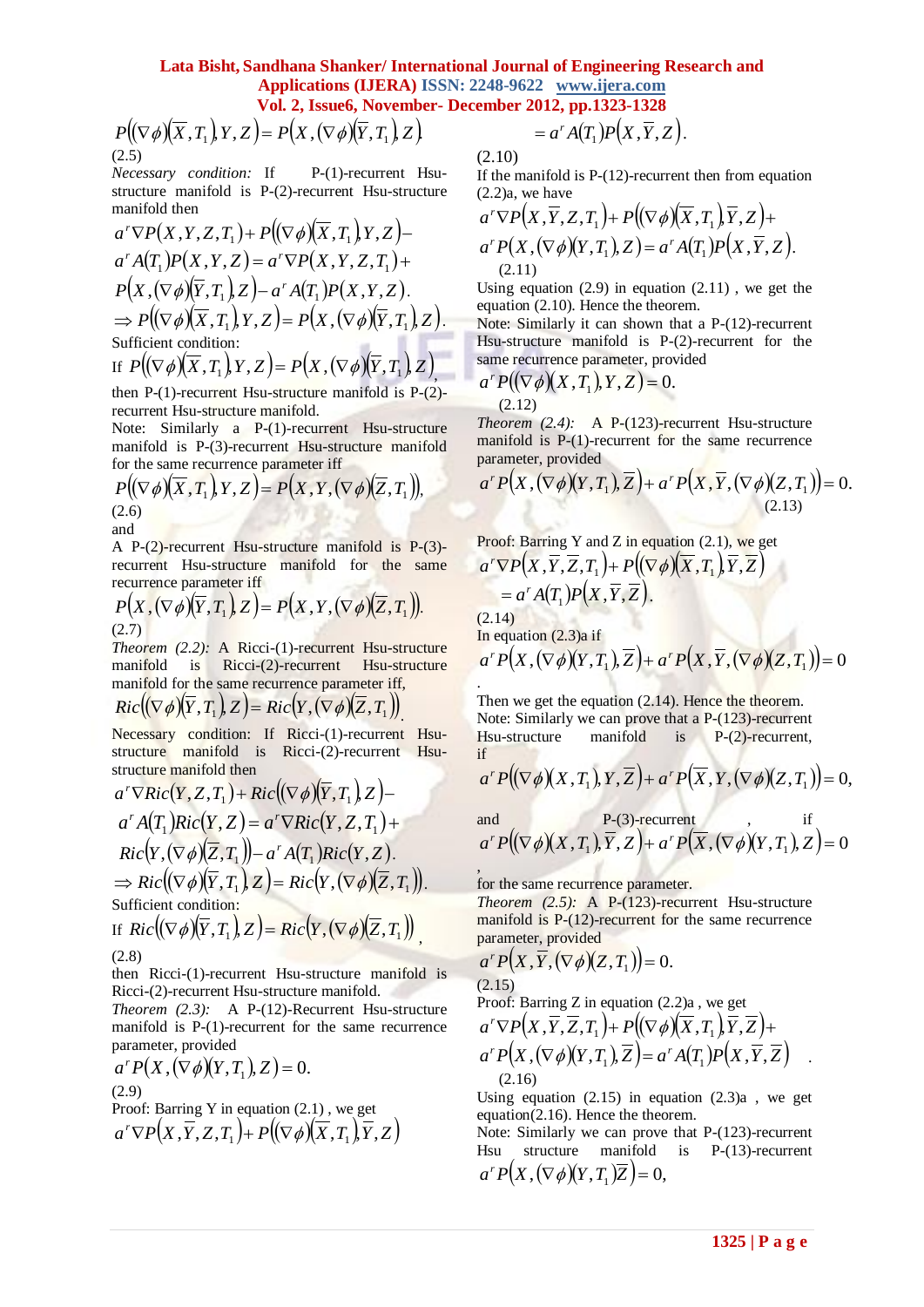and P-(23)-recurrent , if

$$
a^r P\big((\nabla \phi)(X,T_1),Y,\overline{Z}\big) = 0,
$$

for the same recurrence parameter.

*Theorem (2.6):* In a (1)-recurrent Hsu-structure manifold, if any two of the following conditions hold for the same recurrence parameter, then the third also holds:

a) It is conformal (1)-recurrent,

b) It is conharmonic (1)-recurrent,

c) It is concircular (1)-recurrent.

Proof: From equation  $(1.6)$ ,  $(1.7)$  and  $(1.8)$ , we have

$$
C(X,Y,Z) = L(X,Y,Z) + \frac{n}{n-2} \{ K(X,Y,Z) - V(X,Y,Z) \}
$$
\n(2.17)

Barring  $X$  in equation  $(2.17)$ , we get

$$
C(\overline{X}, Y, Z) = L(\overline{X}, Y, Z) + \frac{n}{n-2} \{ K(\overline{X}, Y, Z) - V(\overline{X}, Y, Z) \}.
$$
\n(2.18)

Multiplying equation (2.18) by  $A(T_1)$ , barring X and then using equation  $(1.1)$ a in the resulting equation, we get and the state of the state

$$
a^{r} A(T_{1}) C(X, Y, Z) = a^{r} A(T_{1}) L(X, Y, Z) +
$$

$$
\frac{na^{r} A(T_{1})}{(n-2)} \{K(X, Y, Z) - V(X, Y, Z)\}.
$$

$$
(2.19)
$$

Differentiating equation  $(2.18)$  w.r.t.  $T_1$ , using equation  $(2.18)$  and then barring X in the resulting equation, we get **STATISTICS** 

$$
a'\nabla C(X,Y,Z,T_1) + C((\nabla \phi)(\overline{X},T_1),Y,Z) =
$$
  
\n
$$
a'\nabla L(X,Y,Z,T_1) + L((\nabla \phi)(\overline{X},T_1),Y,Z) +
$$
  
\n
$$
\frac{n}{(n-2)}\Big\{a'\nabla K(X,Y,Z,T_1) + K((\nabla \phi)(\overline{X},T_1),Y,Z) -
$$

$$
a'\nabla V(X,Y,Z,T_1)-V((\nabla\phi)(\overline{X},T_1)Y,Z).
$$
\n(2.20)

Subtracting equation  $(2.19)$  from  $(2.20)$ , we have  $a^r\nabla C(X,Y,Z,T_1)+C((\nabla\phi)(\overline{X},T_1),Y,Z)-$ 

$$
a^r A(T) C(X, Y, Z) = a^r \nabla L(X, Y, Z, T_1) +
$$
  
\n
$$
L((\nabla \phi)(\overline{X}, T_1), Y, Z) - a^r A(T_1) L(X, Y, Z) +
$$
  
\n
$$
\frac{n}{(n-2)} \{a^r \nabla K(X, Y, Z, T_1) + K((\nabla \phi)(\overline{X}, T_1), Y, Z) - a^r A(T_1) K(X, Y, Z) - a^r \nabla V(X, Y, Z, T_1) -
$$

$$
V\big((\nabla\phi)(\overline{X},T_1\big),Y,Z\big)+a^rA(T_1)V(X,Y,Z)\big).
$$
\n(2.21)

If a (1)-recurrent Hsu-structure manifold is conformal-(1) - recurrent and conharmonic (1) recurrent for the same recurrence parameter then from equation (2.21), we get

$$
a^{r}(\nabla V)(X,Y,Z,T_{1})+V((\nabla\phi)(\overline{X},T_{1})Y,Z)
$$
  
= a^{r}A(T\_{1})V(X,Y,Z).  
(2.22)

Which shows, that the manifold is concircular-(1) recurrent.

The proof of the remaining two cases follows similarly.

*Theorem (2.7):* In a (1)-symmetric Hsu-structure manifold, if any two of the following conditions hold for the same recurrence parameter, then third also holds:

a) It is conformal (1)-symmetric,

b) It is conharmonic (1)-symmetric,

c) It is concircular (1)-symmetric.

Proof: The statement follows from the theorem (2.6) and definition (2.5).

*Theorem* (2.8): In a (12)-recurrent Hsu-structure manifold, if any two of the following conditions hold for the same recurrence parameter, then the third also holds:

a) It is conformal (12)-recurrent,

b) It is conharmonic (12)-recurrent,

c) It is concircular (12)-recurrent.

Proof: Barring X and Y in equation  $(2.17)$ , we get

$$
C(\overline{X}, \overline{Y}, Z) = L(\overline{X}, \overline{Y}, Z) + \frac{n}{n-2} \{ K(\overline{X}, \overline{Y}, Z) - K(\overline{X}, \overline{Y}, Z) \}.
$$

(2.23)

Multiplying equation (2.23) by  $A(T_1)$ , barring X and then using equation (1.1)a in the resulting equation, we get

$$
a^r A(T_1)C(X,\overline{Y},Z) = a^r A(T_1)L(X,\overline{Y},Z) +
$$
  

$$
\frac{na^r A(T_1)}{(n-2)} \{K(X,\overline{Y},Z) - V(X,\overline{Y},Z)\}.
$$
  
(2.24)

Differentiating equation (2.23) w.r.t  $T_1$ , using equation  $(2.23)$  and then barring X in the resulting equation, we get

$$
a^{r}\nabla C(X,\overline{Y},Z,T_{1})+C((\nabla \phi)(\overline{X},T_{1}),\overline{Y},Z)+a^{r}C(X,(\nabla \phi)(Y,T_{1}),Z)=a^{r}\nabla L(X,\overline{Y},Z,T_{1})+L((\nabla \phi)(\overline{X},T_{1}),\overline{Y},Z)+a^{r}L(X,(\nabla \phi)(Y,T_{1}),Z)+
$$

$$
\frac{n}{(n-2)}\Big\{a'\nabla K(X,\overline{Y},Z,T_1\Big)+K\big(\big(\nabla\phi\big)^{-1}\overline{X},T_1\big),\overline{Y},Z\big)+
$$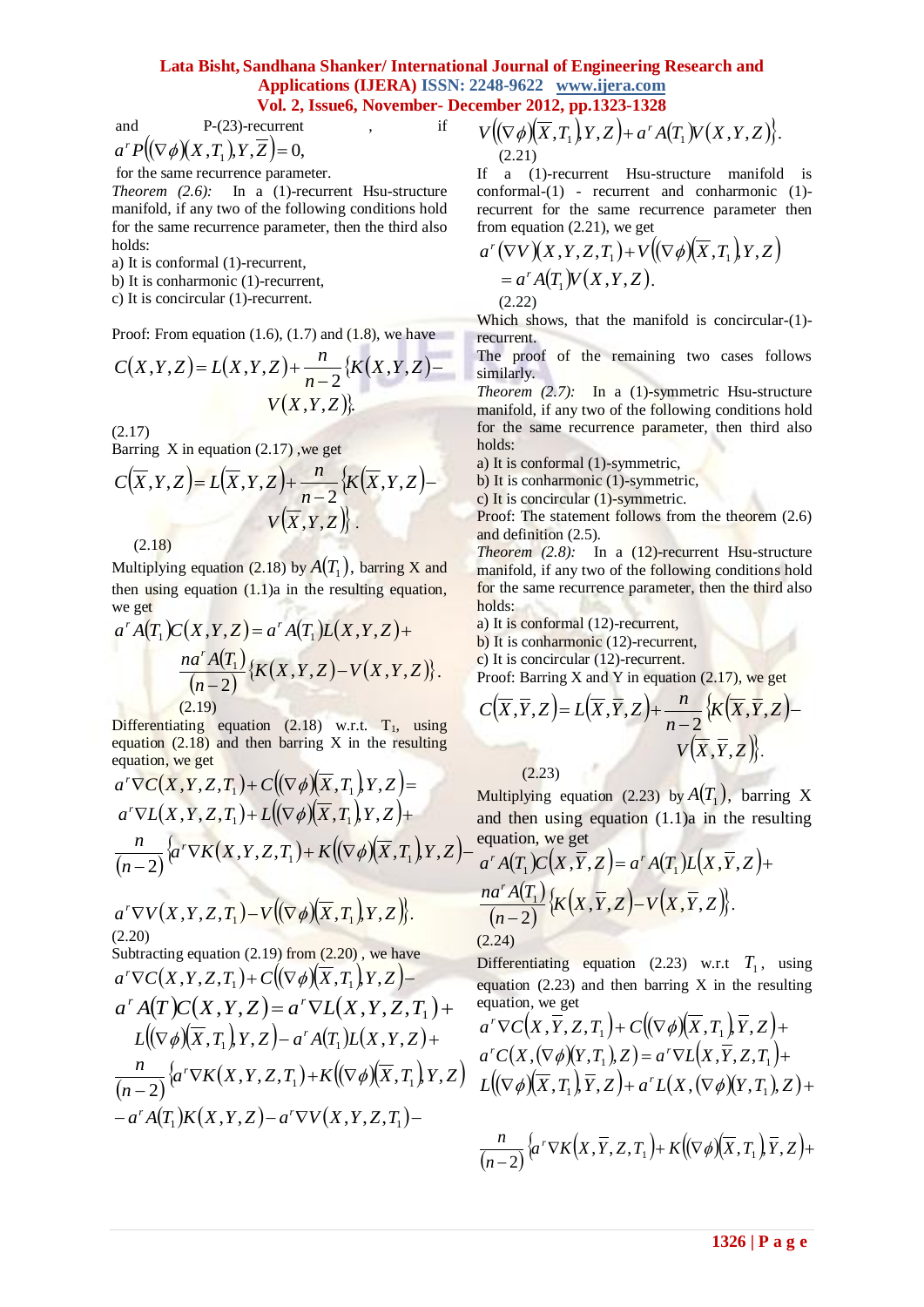$$
a^{r} K(X,(\nabla \phi)(Y,T_1),Z) - a^{r} \nabla V(X,\overline{Y},Z,T_1) -
$$

$$
V\big((\nabla\phi)(\overline{X},T_1)\overline{Y},Z\big)-a'V\big(X,(\nabla\phi)(Y,T_1),Z\big)\big\}\,.
$$
 (2.25)

Subtracting equation  $(2.24)$  from equation  $(2.25)$ , we get

$$
a^r \nabla C(X, \overline{Y}, Z, T_1) + C((\nabla \phi)(\overline{X}, T_1), \overline{Y}, Z) +a^r C(X, (\nabla \phi)(Y, T_1), Z) - a^r A(T_1) C(X, \overline{Y}, Z) =a^r \nabla L(X, \overline{Y}, Z, T_1) + L((\nabla \phi)(\overline{X}, T_1), \overline{Y}, Z) +a^r L(X, (\nabla \phi)(Y, T_1), Z) - a^r A(T_1) L(X, \overline{Y}, Z) +\frac{n}{(n-2)} \Big\{ a^r \nabla K(X, \overline{Y}, Z, T_1) + K((\nabla \phi)(X, T_1), \overline{Y}, Z) +
$$

$$
a^{r} K(X, (\nabla \phi)(Y, T_1), Z) - a^{r} A(T_1) K(X, \overline{Y}, Z) -
$$
  
\n
$$
a^{r} \nabla V(X, \overline{Y}, Z, T_1) - V((\nabla \phi)(\overline{X}, T_1), \overline{Y}, Z) -
$$
  
\n
$$
a^{r} V(X, (\nabla \phi)(Y, T_1), Z) + a^{r} A(T_1) V(X, \overline{Y}, Z) \}.
$$
  
\n(2.26)

If a (12)-recurrent Hsu-structure manifold is conformal (12)-recurrent and conharmonic (12) recurrent for the same recurrence parameter then from equation (2.26) , we get

$$
a' \nabla V(X, \overline{Y}, Z, T_1) + V((\nabla \phi)(\overline{X}, T_1), \overline{Y}, Z) +
$$
  
\n
$$
a' V(X, (\nabla \phi)(Y, T_1), Z) = a' A(T_1) V(X, \overline{Y}, Z)
$$
  
\n(2.27)

Which shows, that the manifold is concircular-(12)recurrent.

The proof of the remaining two cases follows similarly.

*Theorem* (2.9): In a (12)-symmetric Hsu-structure manifold, if any two of the following conditions hold for the same recurrence parameter, then third also holds:

a) It is conformal (12)-symmetric,

b) It is conharmonic (12)-symmetric,

c) It is concircular (12)-symmetric.

Proof: The statement follows from the theorem (2.8) and definition (2.5).

*Theorem* (2.10): In a (123)-recurrent Hsu-structure manifold, if any two of the following conditions hold for the same recurrence parameter, then the third also holds:

a) It is conformal (123)-recurrent,

b) It is conharmonic (123)-recurrent,

c) It is concircular (123)-recurrent.

Proof: Barring X, Y and Z in equation  $(2.17)$ , we get

$$
C(\overline{X}, \overline{Y}, \overline{Z}) = L(\overline{X}, \overline{Y}, \overline{Z}) + \frac{n}{n-2} \{ K(\overline{X}, \overline{Y}, \overline{Z}) - V(\overline{X}, \overline{Y}, \overline{Z}) \}.
$$

Multiplying equation (2.28) by  $A(T_1)$ , barring X and then using equation (1.1)a in the resulting equation , we get

$$
a^r A(T_1)C(X,\overline{Y},\overline{Z}) = a^r A(T_1)L(X,\overline{Y},\overline{Z}) +
$$
  

$$
\frac{na^r A(T_1)}{(n-2)} \{K(X,\overline{Y},\overline{Z}) - V(X,\overline{Y},\overline{Z})\}.
$$
  
(2.29)

Differentiating equation (2.28) w.r.t  $T_1$ , using equation  $(2.28)$  and then barring X in the resulting equation, we get

**1327 | P a g e** *a KX* , *Y*,*T*1 *a CX Y Z T C X T Y Z r* , , , , , , <sup>1</sup> <sup>1</sup> *a CX*, *Y*,*T*<sup>1</sup> ,*Z a CX*,*Y*, *Z*,*T*<sup>1</sup> *r r a LX Y Z T L X T Y Z r* , , , , , , <sup>1</sup> <sup>1</sup> *a LX*, *Y*,*T*<sup>1</sup> , *Z a LX* ,*Y*, *Z*,*T*<sup>1</sup> *r r a K X Y Z T K X T Y Z n n <sup>r</sup>* , , , , , , 2 <sup>1</sup> <sup>1</sup> *a KX* , *Y*,*T*<sup>1</sup> ,*Z a KX* ,*Y*, *Z*,*T*<sup>1</sup> *r r a V X Y Z T V X T Y Z r* , , , , , , <sup>1</sup> <sup>1</sup> *a V X*, *Y*,*T*<sup>1</sup> ,*Z a V X*,*Y*, *Z*,*T*<sup>1</sup> *<sup>r</sup> <sup>r</sup>* .

(2.30)

Subtracting equation (2.29) from equation (2.30), we get

$$
a^{r}\nabla C(X,\overline{Y},\overline{Z},T_1)+C((\nabla\phi)(\overline{X},T_1),\overline{Y},\overline{Z})+a^{r}C(X,(\nabla\phi)(Y,T_1),\overline{Z})+a^{r}C(X,\overline{Y},(\nabla\phi)(Z,T_1))-
$$

$$
a^r A(T_1)C(X,\overline{Y},\overline{Z}) = a^r \nabla L(X,\overline{Y},\overline{Z},T_1) +
$$
  

$$
L((\nabla \phi)(\overline{X},T_1),\overline{Y},\overline{Z}) + a^r L(X,(\nabla \phi)(Y,T_1),\overline{Z}) +
$$

$$
a^{r} L(X, \overline{Y}, (\nabla \phi)(Z, T_1)) - a^{r} A(T_1) L(X, \overline{Y}, \overline{Z}) +
$$
  

$$
\frac{n}{(n-2)} \Big\{ a^{r} \nabla K(X, \overline{Y}, \overline{Z}, T_1) + K((\nabla \phi)(\overline{X}, T_1), \overline{Y}, \overline{Z}) +
$$

$$
a^{r} K\Big(X, (\nabla \phi)(Y, T_{1}), \overline{Z}\Big) + a^{r} K\Big(X, \overline{Y}, (\nabla \phi)(Z, T_{1})\Big) -
$$
  

$$
a^{r} A(T_{1}) K\Big(X, \overline{Y}, \overline{Z}\Big) - a^{r} \nabla V\Big(X, \overline{Y}, \overline{Z}, T_{1}\Big) -
$$
  

$$
V\Big((\nabla \phi)(\overline{X}, T_{1}) \overline{Y}, \overline{Z}\Big) - a^{r} V\Big(X, (\nabla \phi)(Y, T_{1}), \overline{Z}\Big) -
$$

(2.28)